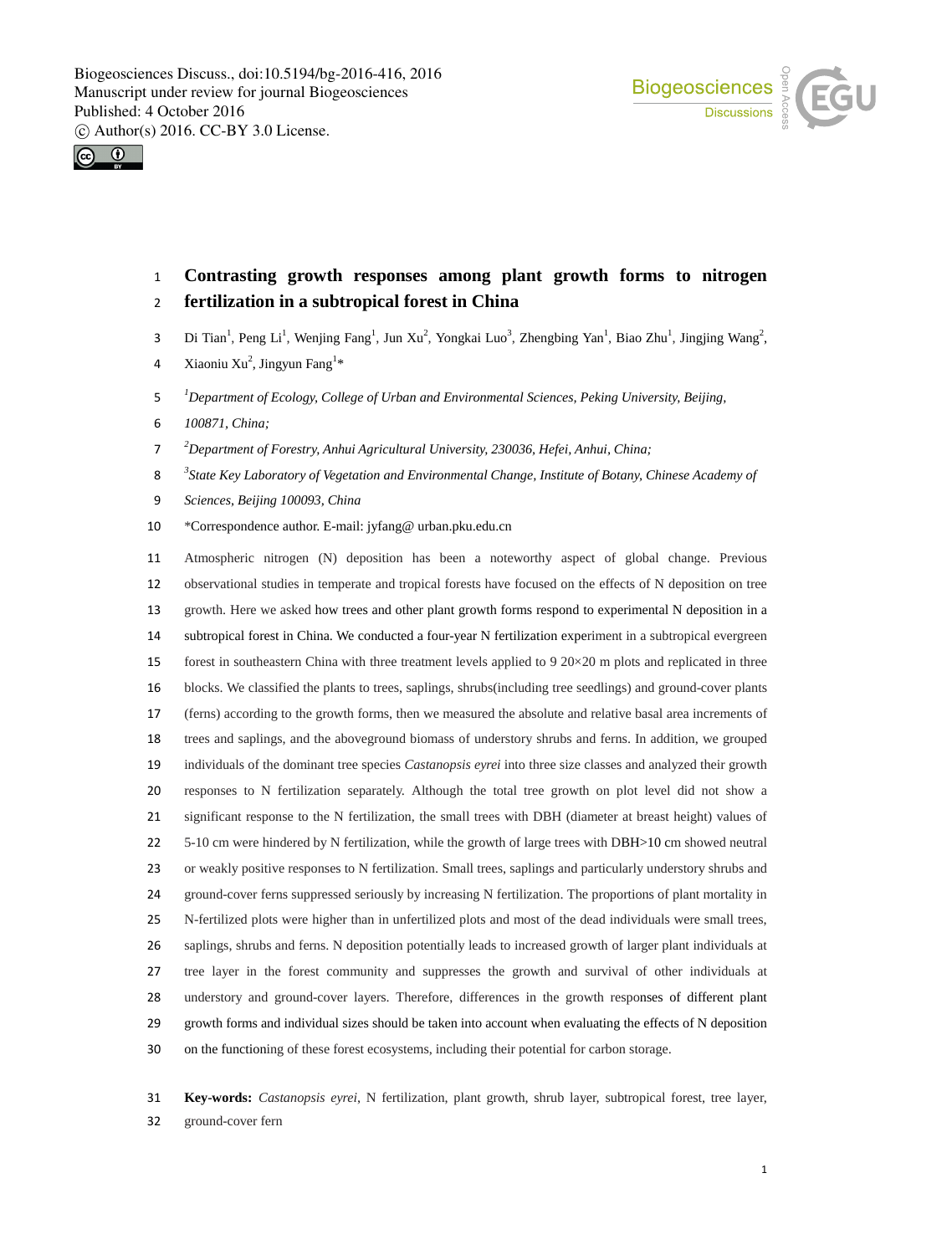



## **1 Introduction**

 Atmospheric nitrogen (N) deposition is a globally prevalent phenomenon (Galloway *et al*. 2004). It has become more and more serious in China with the drastic increase of nitrogen oxides emissions, producing considerable effects on terrestrial ecosystems (Liu *et al*. 2013). On the one hand, most forest ecosystems show increased productivity and stand biomass with N deposition (Magnani *et al*. 2007). A recent study employing a model simulation suggests that N deposition has contributed to a 4.78% increase in the total carbon (C) storage of China's forests between 1981 and 2010 (Gu *et al*. 2015). On the other hand, N deposition has been shown to reduce species richness in terrestrial ecosystems (Lu *et al*. 2010; Dirnböck *et al*. 2014) and, in extreme cases, can cause N saturation with negative effects on ecosystem functioning in forest ecosystems (Aber *et al*. 1998). Since the 1990s, N deposition has been simulated with N-fertilization experiments to explore the responses of plant growth to nitrogen deposition (e.g., Wright & Tietema 1995; Fowler *et al*. 2015). The majority of these studies have been carried out in boreal forests and focused on the growth response of dominant tree species because of their key role in C storage, with results showing that most trees have a positive growth response and therefore higher potential C storage to N fertilization (e.g., Thomas *et al*. 2010; BassiriRad *et al*. 2015). Recently, fertilization experiments in tropical forests have shown different growth responses of trees among individual size levels (Alvarez-Clare *et al*. 2013), understory shrubs and tree seedlings which contrasted with the ones found for trees in the previously described experiments (Pasquini & Santiago 2012; Santiago *et al*. 2012). In general, the responses of shrubs and understory plants to N fertilization have rarely been considered in studies of forest ecosystems, although there are abundant investigations of the responses of herbaceous species to N fertilization in other terrestrial ecosystems (Stevens *et al*. 2004; Simkin *et al*. 2016). However, shrubs and understory plants are also an important component in most tropical and subtropical forests, contributing to their species richness and ecosystem functioning, including C storage. Furthermore, as most of the nutrient fertilization experiments have focused on boreal forests and tropical forests, few studies have investigated subtropical forests despite their broad distribution throughout the world (Zhou *et al*. 2013; Huang *et al*. 2015) To close this knowledge gap about the response of subtropical forests and of different plant growth forms to N deposition, we carried out a 4-year N fertilization experiment with three treatment levels applied to 20 ×20 m plots and replicated in three blocks in a subtropical forest in south-eastern China. We attempt to address the following questions: (1) will N fertilization accelerate plant growth in subtropical forest? (2) do different plant growth forms (trees, saplings, shrubs and seedlings, and ferns) respond differently to N

fertilization?

## **2 Materials and methods**

**2.1 Study site and experimental design**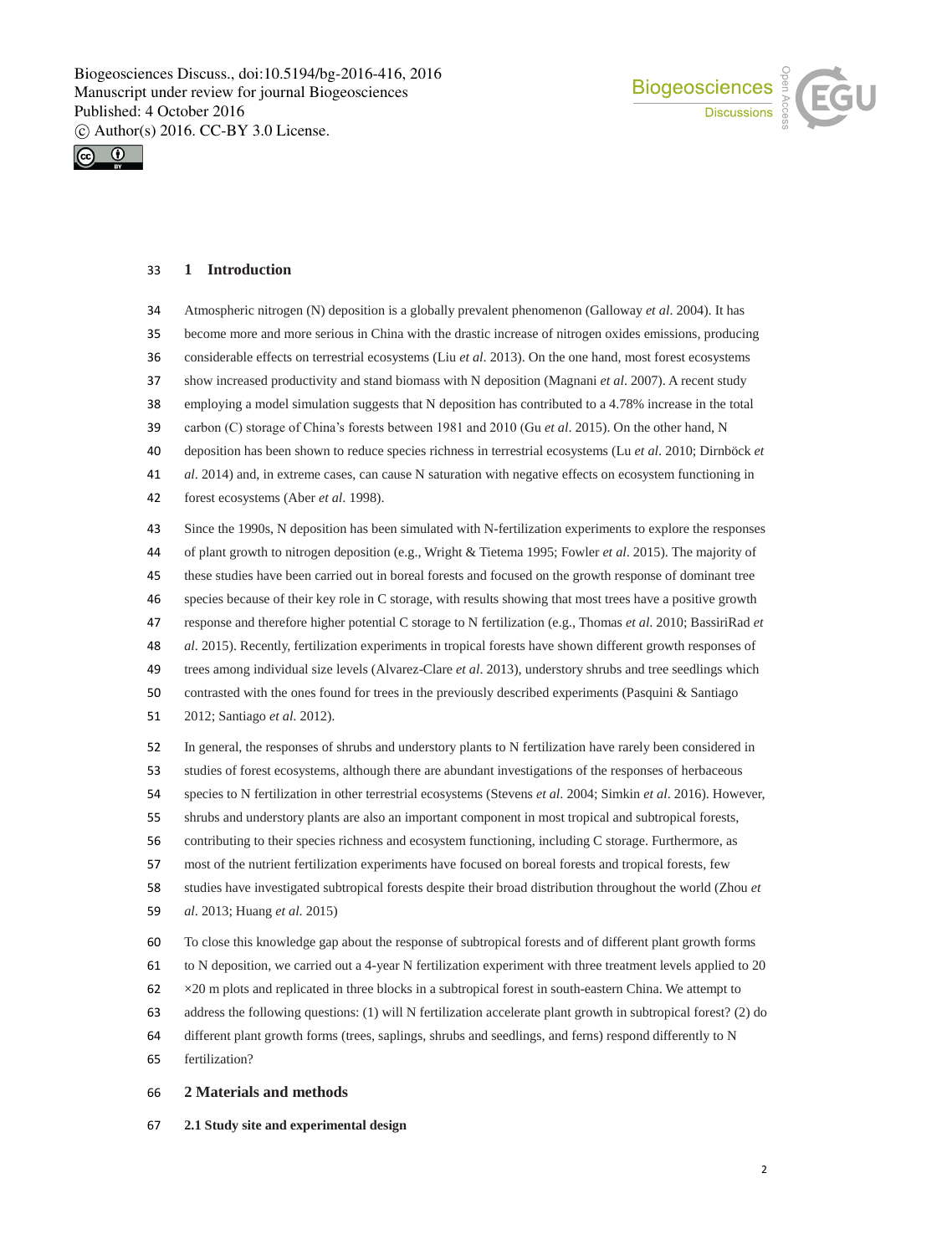



- 68 The N fertilization experiment site was located at 30°01'47'' N latitude and 117°21'23'' E longitude at an
- 69 altitude of 375 metres in the natural conservation zone of Guniujiang (GNJ) in Anhui Province,
- 70 southeastern China. As a commendable representative of the typical subtropical broadleaved evergreen
- 71 forest, the GNJ experimental site was an important part of the NEECF (Network of Nutrient Enrichment
- 72 Experiments in China's Forests) project (Du *et al*. 2013). The study area has an annual average
- 73 precipitation of 1,700 mm, an average annual temperature of 14.9°C, and a humid climate with strong
- 74 summer monsoons. The soil in this area has been classified as yellow brown earth (Chinese Soil
- 75 Taxonomic Classification), and the pH<sub>H2O</sub> value at 0-10 cm soil depth was  $4.58 \pm 0.05$  (mean $\pm$ SE). The total
- 76 nitrogen, phosphorus,  $NH_4^+$ -N and  $NO_3$ -N content in the soil at 0-10 cm depth were 3.23 (0.37), 0.32
- 77 (0.02), 0.012 (0.001), and 0.002 (0.0006) mg g<sup>-1</sup>, respectively (Li *et al.* 2015).

 The study was conducted in a well-protected, mature subtropical evergreen forest (>300 year age) with a 79 three-layered vertical structure: the canopy tree layer (DBH>5 cm and height>5 m); the understory layer of 80 saplings, shrubs and seedlings (DBH<5 cm and height<5 m); and the ground-cover layer (ferns and herbs). 81 The average density and basal area of trees were 1,219 trees  $ha^{-1}$  and 36.35 m<sup>2</sup>  $ha^{-1}$ , respectively; *Castanopsis eyrei* was the dominant species (was also an important species at some other sites in subtropical forests) and accounted for 87% of the total aboveground biomass of trees. The understory saplings and shrubs contained several species, including *Cleyera japonica, Camellia cuspidata, Rhododendron ovatum, Eurya muricata, Cinnamomum japonicum, Cinnamomum subavenium, Sarcandra glabra,* and *C. eyrei*, and other native subtropical evergreen species (Table 1). Two fern species (*Woodwardia japonica* and *Dryopteris hwangshanensis*) and an orchid (*Cymbidium tortisepalum* var. *longibracteatum*) appeared on the floor layer, while *W. japonica* exclusively dominated the floor layer with a coverage of 10%-20%.

- 90 We began N fertilization in March 2011. A randomized block design was used to avoid spatial
- 91 heterogeneity. We chose three blocks with similar stand growths, species composition and site conditions
- 92 to establish three N treatments in each block: CK (0 kg N ha<sup>-1</sup> yr<sup>-1</sup>), N50 (50 kg N ha<sup>-1</sup> yr<sup>-1</sup>), and N100 (100
- 93 kg N ha<sup>-1</sup> yr<sup>-1</sup>). As the amount of wet N deposition in these region was 5.9-7.3 kg N ha<sup>-1</sup> yr<sup>-1</sup>, we applied N
- 94 fertilization at these two levels to simulate the extreme N deposition cases. In total, nine 20 m  $\times$  20 m plots
- 95 were established with a 5-10 m buffer zone between each plot. NH<sub>4</sub>NO<sub>3</sub> was applied each month (not on
- 96 rainy days) at regular intervals. NH<sub>4</sub>NO<sub>3</sub> was dissolved in 15 L of fresh water and then sprayed uniformly
- 97 in each plot using a back-hatch sprayer. The unfertilized plots (controls) were similarly treated with 15 L of
- 98 fresh water without  $NH<sub>4</sub>NO<sub>3</sub>$ .

#### 99 **2.2 Sampling and measurement**

100 In March 2011, the species of all trees higher than 2 m in each plot were labelled and their initial DBH (1.3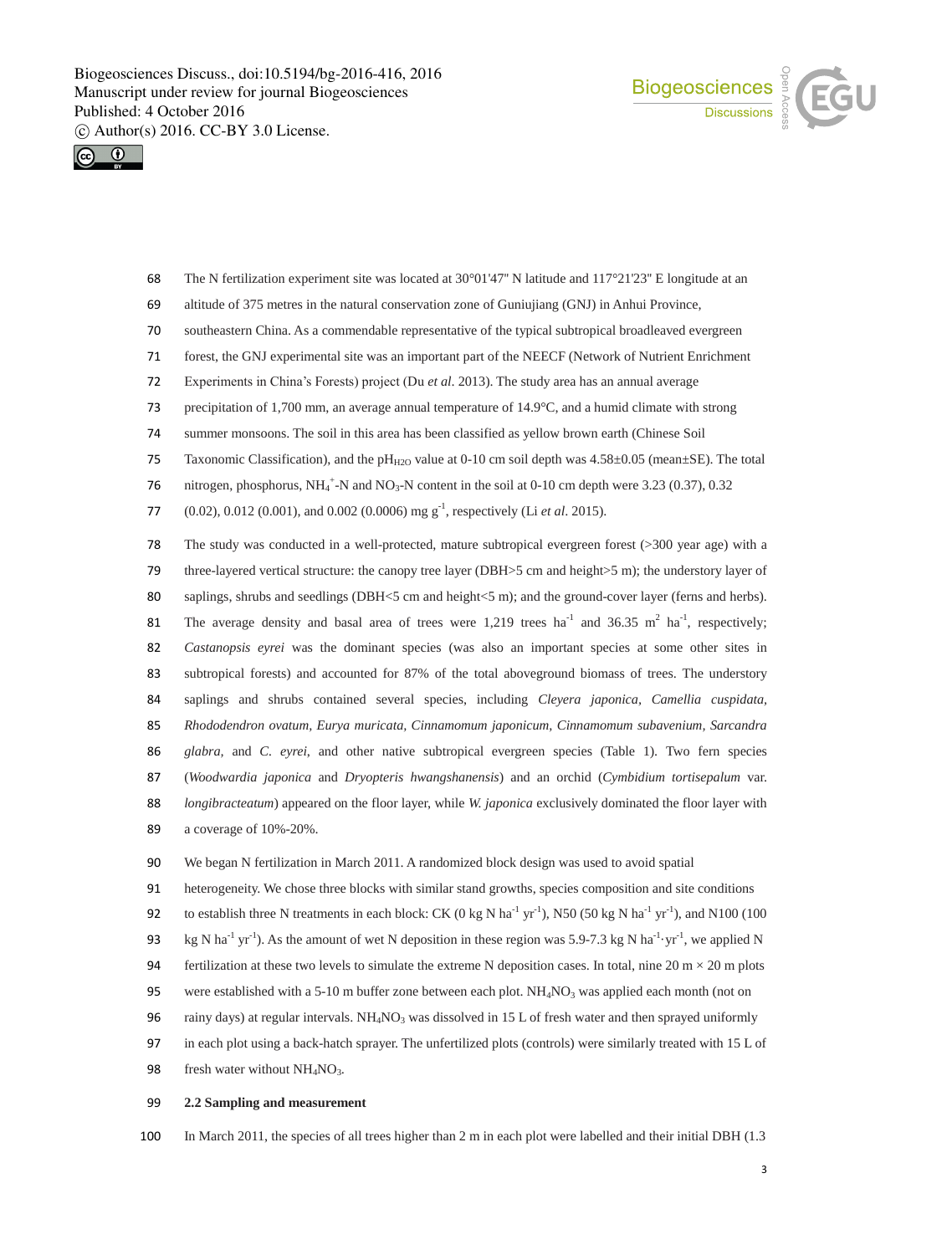



- m) was measured. Then, autonomous band dendrometers made of aluminium tape and springs were installed on trees with a DBH greater than 5 cm. After one month to allow the tapes and springs on the trees to become stable, we began to measure the changes in the gaps on the tapes using vernier callipers and then calculated tree DBH according to the following equation: 107 In this equation,  $DBH_1$  represents the initial DBH (cm) of trees measured in March 2011 and  $X_2$  and  $X_1$  $3.14 \times 10$  $DBH = DBH_1 + \frac{X_2 - X_1}{3.14 \times 10}$
- (mm) represent the widths of gaps on the tapes measured at the end and the beginning of the experiment,
- respectively.

 The basal area is a common indicator for weighing the biomass of trees. Therefore, tree basal area increments were calculated to indicate the responses of tree biomass to the N fertilization. First, to test community-level responses of tree layer to N fertilization, we calculated the sum of total basal area 113 increase  $(m^2 \text{ ha}^{-2} \text{ year}^{-1})$  of all trees in a plot after 3.4 years of N fertilization and divided this value by the period of N fertilization (3.4 years) to obtain the annual basal area increase rate of the trees (trees that were dead, broken, had shrunk or did not have DBH changes were not included). Second, relative annual basal 116 area growth rate (RGR,  $m^2 m^2$  year<sup>-1</sup>) was used to eliminate the conceivable interferential effects resulting from the differences in the number and size of original individuals among plots according to the following equation, similar to Alvarez-Clare's method (2013):

- 3.4  $RGR = \frac{\ln(2014 BA) - \ln(2011 BA)}{B$
- 121 In this equation, RGR represents the relative annual basal area growth rate  $(m^2 m^2 year^1)$ , BA indicates the sum of basal area of all trees in each plot, and 3.4 (years) is the N fertilization period.

 Because *C. eyrei* was the only dominant species in the tree layer, we separated *C. eyrei* from the other tree species and grouped the *C. eyrei* individuals into three classes based on their DBH values (i.e., 5-10 cm, 10-30 cm and >30 cm) to explore the effects of N fertilization on the growth of trees after removing the plant species and original size factors. During the monitoring of tree growth, dead trees were recognized

 and recorded. Then, we calculated the increments of tree aboveground biomass and the proportion of dead biomass using allometric equations (see Table S1).

 We examined the effects of N fertilization on understory tree saplings distributed in the plots according to 130 their sizes and characteristics. For small trees with DBH<5 cm and height>2 m (defined as "saplings"), DBH was measured at the beginning of N fertilization and in 2014. Then, basal area increments, annual basal area growth rate, RGR, aboveground biomass increments and dead biomass proportion of saplings

were calculated based on DBH changes. For very small trees or shrubs with DBH<5 cm and height<2 m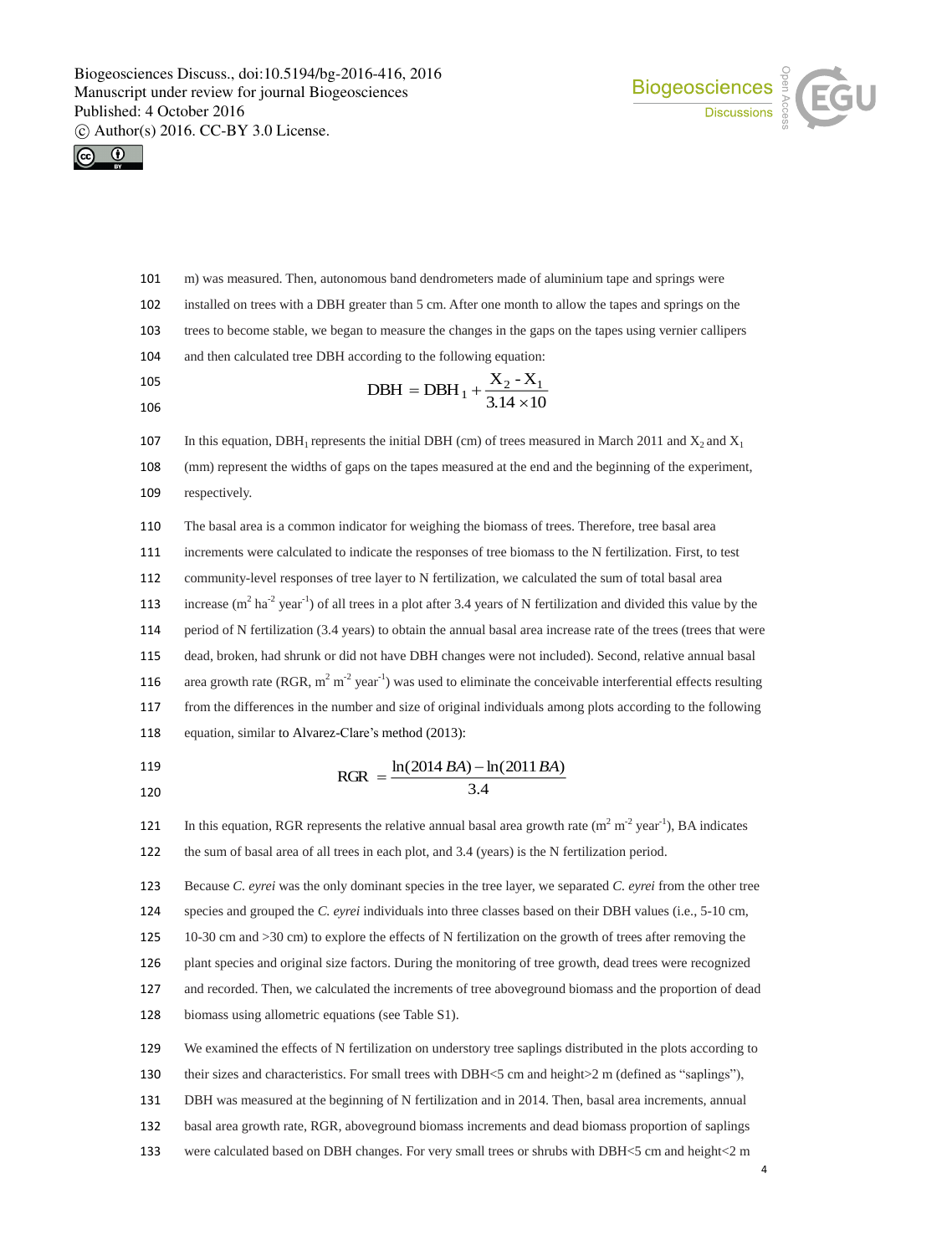



- 134 (defined as "shrubs/seedlings"), we set two 5 m  $\times$  5 m subplots in each plot along a diagonal direction and
- investigated the abundance, dominance, basal diameter (diameter at 10 cm above the ground), height and
- crown diameters of all shrubs/seedlings inside the subplots at two specific times. The first time was at the
- beginning of N fertilization (March 2011), and the second was in July 2014. The length, width and number
- of fern leaves were measured carefully in the above-mentioned subplots, and the allometric equations for
- seven dominant species were then obtained (Table S1). Because shrubs/seedlings and ferns were
- distributed homogeneously among the three treatments before N fertilization in March 2011, we could
- identify the effects of N fertilization by comparing the aboveground biomass of shrubs/seedlings and ferns
- 142 in 2014 among the different treatments.
- In addition, to further explore the influences of N fertilization on plants' growth from biogeochemical
- aspect at the discussion part, we measured soil N, P content and pH. See detail description at the
- 'Methods of soil sampling and nutrient detection' in the supplementary materials.

## **2.3 Statistical analysis**

- We used an analysis of variance (ANOVA) to evaluate the effects of N fertilization on basal area
- increments, RGR, aboveground increments, dead biomass proportion of trees and saplings, and
- aboveground biomass of shrubs/seedlings and ferns. Block and N treatment were both regarded as fixed
- factors in the statistical model. We excluded the interactions between block and N treatment from the
- model because they do not have ecological meaning. Tukey's honest significant difference (HSD) tests
- were used to conduct the multi-comparisons among the three N treatments. All statistical analyses were
- performed in R.3.2 (R Development Core Team, 2010), and all figures were drawn in SigmaPlot 12 (Systat,
- 2010).

## **3 Results**

#### **3.1 Growth responses of trees**

- The basal area and RGR of trees at the community level showed no significant response to N fertilization
- (Fig. 1); however, the increase rates of basal area were likely hindered by N fertilization (Fig. 1c). The
- 159 absolute and relative annual increase rates of basal area in the control plots were  $2.36\pm0.18$  and  $0.10\pm0.03$
- 160 m<sup>2</sup> ha<sup>-2</sup> yr<sup>-1</sup>, respectively, whereas the two variables decreased to 1.97 $\pm$ 0.75 and 0.06 $\pm$ 0.02 m<sup>2</sup> ha<sup>-2</sup> yr<sup>-1</sup> in
- the plots with N100 treatment, respectively. Moreover, the increase rates of total aboveground biomass
- showed no significant responses to N addition (Fig. 1b), whereas the proportions of dead aboveground
- biomass under fertilized plots relative to the control plots were much higher (Fig. 1d).
- Individuals of the dominant species *C. eyrei* with different initial DBH showed divergent responses of
- absolute basal area increments and RGR to N fertilization (Fig. 2a-2b, *p*<0.05). *C. eyrei* individuals with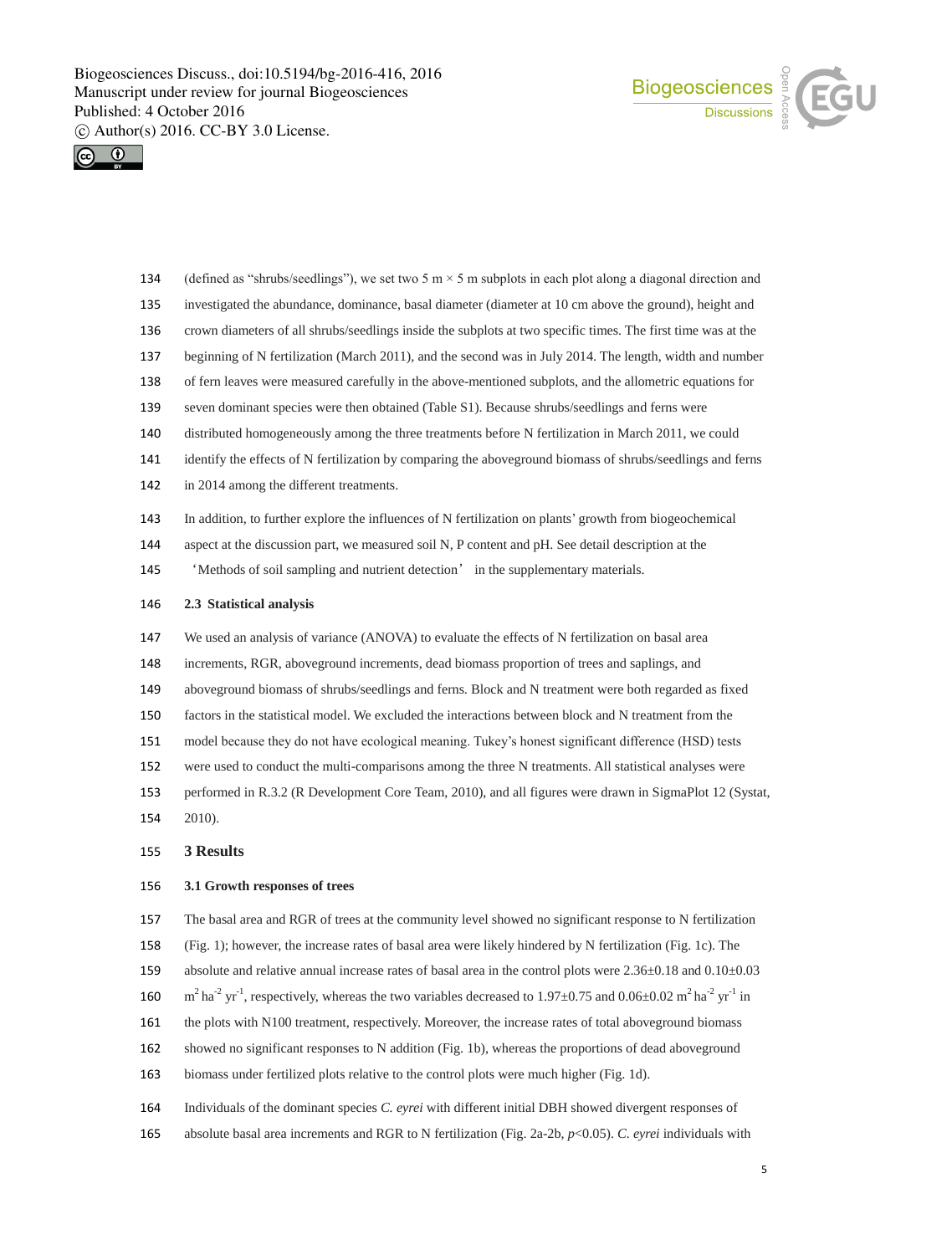



- DBH>30 cm had higher absolute annual increments of basal area than young individuals with DBH of
- 5-10 cm and median individuals with DBH of 10-30 cm (Fig. 2a, *p*<0.05), while RGR exhibited the
- opposite trend (Fig. 2b). N fertilization decreased the absolute basal area increments of young trees (Fig.
- 3a, *p*<0.05) but exerted no significant effects on median trees (Fig. 3b, *p*=0.82). Nonetheless, the average
- basal area increments of larger individuals with DBH>30 cm were much higher than those smaller trees in
- N-fertilized treatments, especially in the treatments of N50 (Fig. 3c). Similarly, the RGRs of young
- individuals showed negative responses, whereas the median and large individuals did not show significant
- or positive responses to N fertilization (Fig. 3e-3f, *p*=0.17-0.83).

### **3.2 Growth responses of understory saplings, shrubs/seedlings and ferns**

- The annual absolute increments of basal area and the aboveground biomass of saplings showed no
- significant responses to N fertilization (Fig. 4a-4b, *p*=0.44-0.47), whereas RGR declined and the
- proportion of mortality increased severely in the plots with N fertilization (Fig. 4c, 4f; *p*=0.07). The
- 178 mortality rates of saplings in N50 and N100 treatments were  $222 \pm 158\%$  and  $175 \pm 128\%$  higher than that in
- 179 the control treatment, respectively.
- Similarly, the aboveground biomass of seven predominant shrubs/seedlings drastically decreased, from
- 181  $404.8 \pm 86.2$  (control) to 137.9 ± 64.2 (N50) and 96.2 ± 53.7 kg ha<sup>-1</sup> (N100), indicating that they dropped by
- 69.4±8.3% (N50) and 79.1±7.6% (N100) compared with those in the control plots (Fig. 5a, *p*<0.01). The
- 183 aboveground biomass of ground-cover ferns significantly declined, from 12.94 $\pm$ 4.57 (control) to 0.88 $\pm$ 0.31
- 184 (N50) and  $0.62 \pm 0.17$  kg ha<sup>-1</sup> (N100), a dramatic decline rate of 92.4 $\pm$ 3.4% and 93.4 $\pm$ 2.6%, respectively
- (Fig. 5b, *p*<0.01).

## **4 Discussion**

#### **4.1 Growth responses of trees**

- Contrary to our expectation, we did not observe strong positive growth responses of trees to N fertilization at GNJ (Figs. 1 and 3), which contrasts with previous studies in boreal forests but is consistent with studies in tropical forests with high species diversity (e.g., Magnani *et al*. 2007; Fowler *et al*. 2015; Santiago *et al*.
- 2012; Alvarez-Clare *et al*. 2013). Our findings also suggest that different species may respond to N
- fertilization in various ways. We expected positive growth responses of plants of all four growth forms
- exposed to N fertilization because N availability in the soil would be enhanced by N fertilization and the N
- limitation of plants in the forest ecosystem could be alleviated. However, we only observed negative
- responses of small trees (5-10 cm DBH) (Fig. 3a, 3d) and saplings (Fig. 4c, 4f) and minimal positive
- responses of larger trees (>10 cm DBH) (Fig. 3) to N fertilization. Although the growth of juvenile trees
- has been reported to be promoted by N fertilization in temperate forests (Bedison & McNeil 2009), results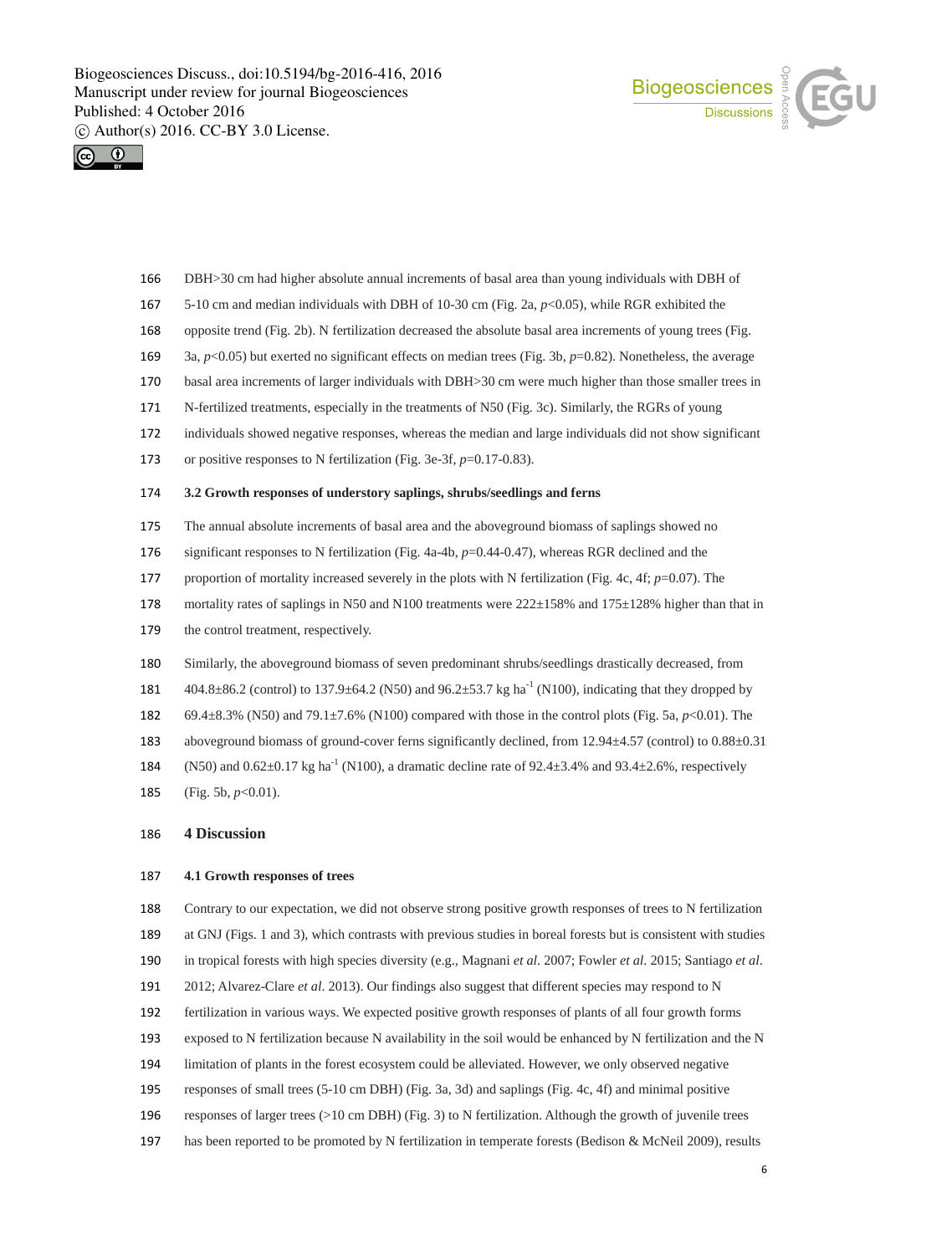



- from other N fertilization experiments conducted in tropical forests could not confirm the pattern that N
- fertilization accelerates tree growth (Wright *et al*. 2011; Alvarez-Clare *et al*. 2013).
- The effects of N fertilization on tree growth can be influenced by site conditions, the age characteristics of
- trees, and many other factors (Ryan *et al*. 2004; Li *et al*. 2012; Gao *et al*. 2016). The mature evergreen
- broad-leaved forest in this study has a high stand density. For trees, biomass can be preferentially allocated
- to aboveground parts (e.g., leaves, branches or stems) to develop a broader crown for obtaining abundant
- sunlight (Schroth *et al*. 2015; Schoonmaker *et al*. 2016). The N fertilization promoted the growth of
- overstory trees with large DBH and height, whereas it inhibited the growth of lower-canopy trees because
- the increasing shading of the canopy greatly prevented the lower-canopy trees from receiving sunlight
- (Dirnböck *et al*. 2014). In our research, the mortality proportions of trees and saplings in fertilized plots
- were almost twice as high as in the control plots (Figs. 1d and 4d); young dead trees accounted for 70.2%
- of the total dead trees, and the average height of dead trees was 6.4 m, which means that most of the dead trees were in the lower part of the tree layer. These results indicate that N deposition potentially leads to
- increased growth of larger plant individuals in the forest community and thus suppresses the growth and
- survival of other individuals, although the increased self- and alien-thinning does not result in increased
- total aboveground stand biomass.

#### **4.2 Growth responses of understory saplings, shrubs/seedlings and ferns**

Previous studies involving N fertilization experiments have suggested that the abundance, diversity and

- productivity of understory plants are suppressed by N fertilization (Lu *et al*. 2010; Bobbink 2010;
- Dirnböck *et al*. 2014). We also observed a remarkable adverse effect of N fertilization on understory
- saplings, seven dominant shrubs/seedlings and ferns (Fig. 5a-5b). Comparing the growth of young trees
- (5-10 cm DBH) with understory saplings, shrubs/seedlings and ferns, the latter were more sensitive to light
- availability because it is difficult for understory plants to absorb, transport, and invest soil mineral
- resources to stimulate growth in an environment with a light deficiency (Alvarez-Clare *et al*. 2013). In
- terms of light availability, the mechanisms resulting in high tree mortality rate and the decrease of
- understory plant biomass when exposed to N fertilization may be similar.
- Additionally, although ferns have been reported to benefit from low-level atmospheric N deposition (Holub
- 225 2010; Jones *et al.* 2011), ground plants, such as ferns, mosses and lichens, showed remarkable negative
- responses to N fertilization; therefore, these ground plants have often been used as indicators of the health
- of forest ecosystems (Rainey *et al*. 1999; Lu *et al*. 2010; Du *et al*. 2014). During the N fertilization
- experiment, we observed that many shrubs/seedlings and fern leaves yellowed and even withered, which
- visually demonstrates that understory plants sustained more stress than upper-layer trees.

#### **4.3 Influences of changing soil conditions induced by N fertilization on the growth responses**

The N fertilization in our experiment led to soil acidification (Fig. S1c) which may have caused base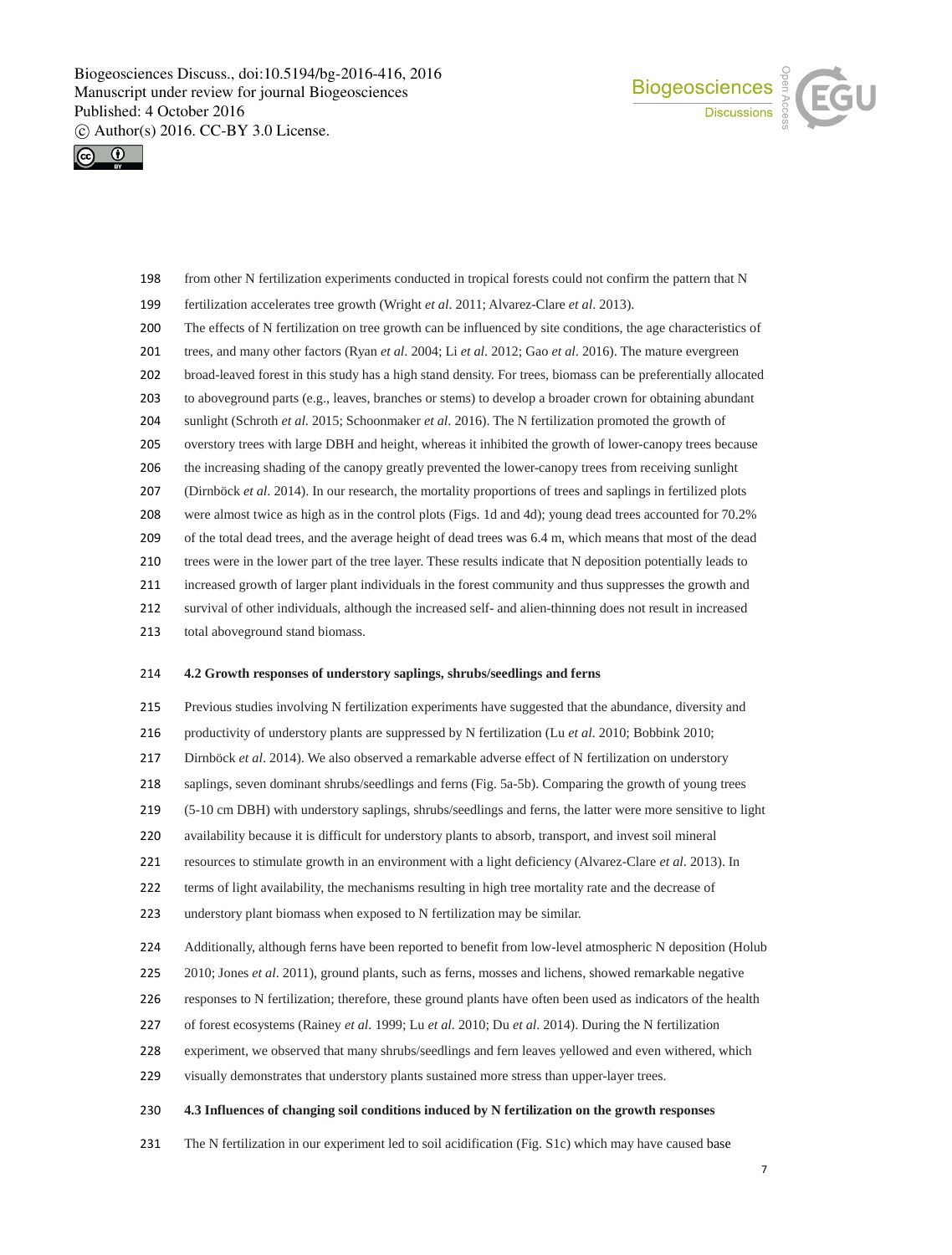



- 232 cation leaching,  $Al_3^+$  accumulation and nutrient loss, threatening the health of soil and plants (Lu *et al.*)
- 2014; Huang *et al*. 2015; Yang *et al*. 2015). Moreover, phosphorus (P) is commonly regarded as a limited
- nutrient in tropical and subtropical forests (Crous *et al.* 2015). The total N content of soil was enhanced by
- N fertilization, whereas total P content was potentially diminished in our study (Fig. S1a-1b). The
- 236 detection of N and P concentration in plant leaves and fine roots showed that N concentration increased
- significantly. However, the P concentration in the fine roots of shrubs/seedlings declined considerably
- despite the P concentration of leaves being stable (Figs. S2 and S3). Similar results were obtained in the
- Dinghushan subtropical evergreen forest ecosystem (Liu *et al*. 2012). Therefore, we predict that plants
- grown in our site will be severely affected by P limitation as a result of N fertilization, especially the
- understory plants, which receive lower quantities of light and mineral nutrients and exhibit slower
- photosynthesis and growth rates (Pasquini & Santiago 2012).
- We conducted a two-year P fertilization experiment in another subtropical forest near the GNJ experiment 244 site to test the hypothesis of P limitation on plant growth. We applied 50 kg ha<sup>-1</sup> yr<sup>-1</sup> P to the forest and then measured the growth of the dominant tree species (*C. sclerophylla*) following the same steps presented in 246 the 'Materials and methods' section. As expected, we found significant positive responses to P fertilization in the annual absolute basal area increments and relative basal area increase of *C. sclerophylla* (Fig. 6) as well as understory plants. These findings further indicate that plant growth in subtropical forest ecosystems is highly limited by P.

#### **5. Conclusion**

 Contrasting growth responses among four plant growth forms to nitrogen fertilization were present in this mature subtropical evergreen forest. Trees at the plot level showed no significant responses to the N fertilization; however, when the dominant tree species *C. eyrei* was separated from the other species and grouped into three DBH classes, the small individuals with a DBH of 5-10 cm experienced seriously negative effects of N fertilization, whereas the growth of larger individuals with DBH>10 cm showed positive but insignificant responses to the N fertilization. The growths of understory saplings, shrubs/seedlings and ground-cover ferns were suppressed by the N fertilization. Moreover, individual growth characteristics, life strategies of different plant growth forms, resource limitation conditions, the variation of soil conditions induced by N fertilization and many other factors influenced the growth of plants. N fertilization will potentially aggravate the P-limited status in the mature subtropical forest and amplify the negative impacts on plant growth. Therefore, we should pay attention to the contrasting effects of N fertilization on the growth of different plant growth forms and individual sizes, especially in subtropical forests with high species diversity. This emphasis will help to maintain ecosystem biodiversity and the stable development of forest communities from an ecosystem sustainability perspective.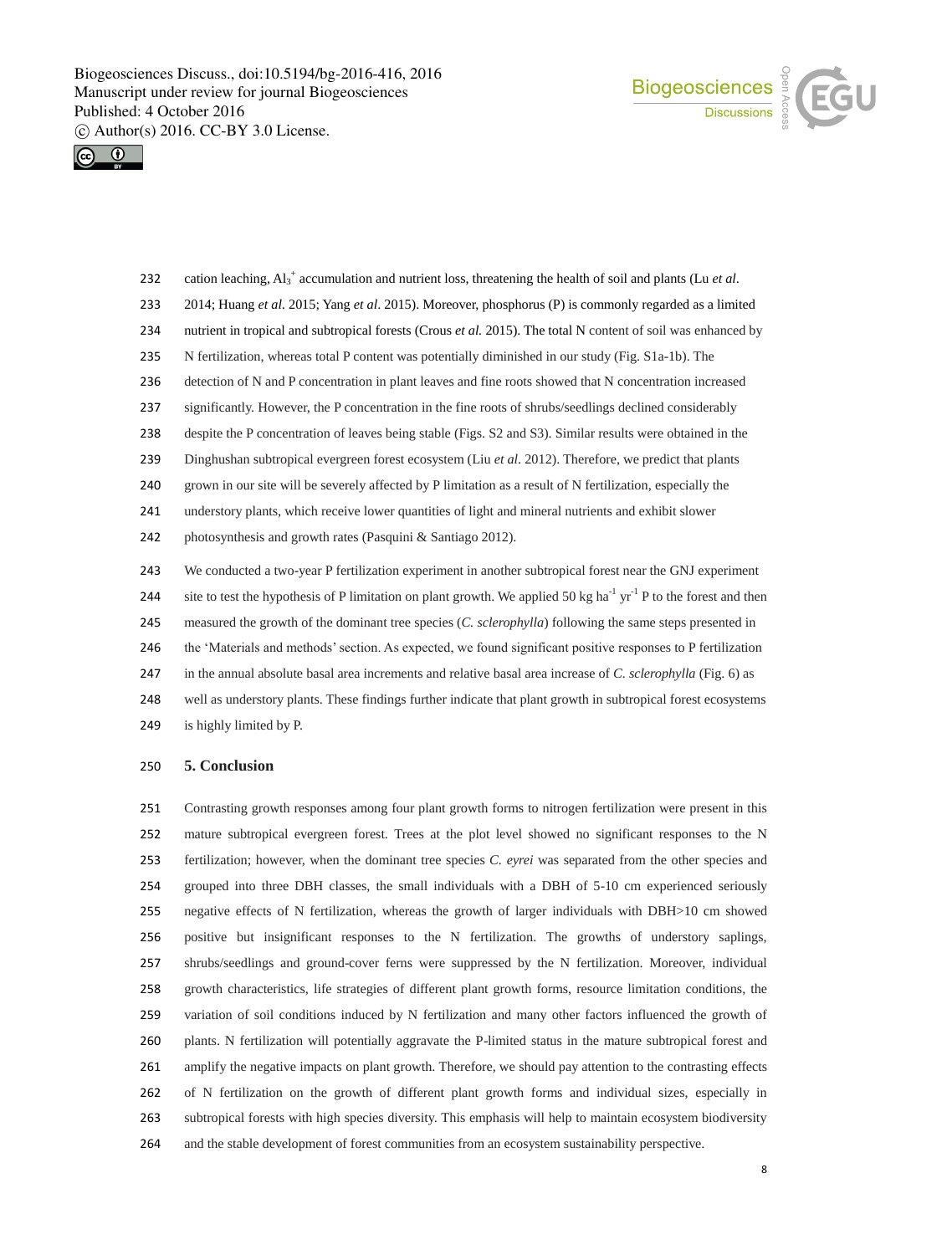



- 265 *Funding:* This study was funded by the National Natural Science Foundation of China (31321061 and
- 266 31330012).
- 267 *Acknowledgements.*We wish to thank Bernhard schmid, Gianalberto Losapio, Lilian Dutoit, Peter
- 268 Schmid and Jessica Baby for their helpful suggestions on the manuscript. We thank the Sino-German
- 269 Center for Research Promotion for the participation in a summer school in Jingdezhen (GZ1146).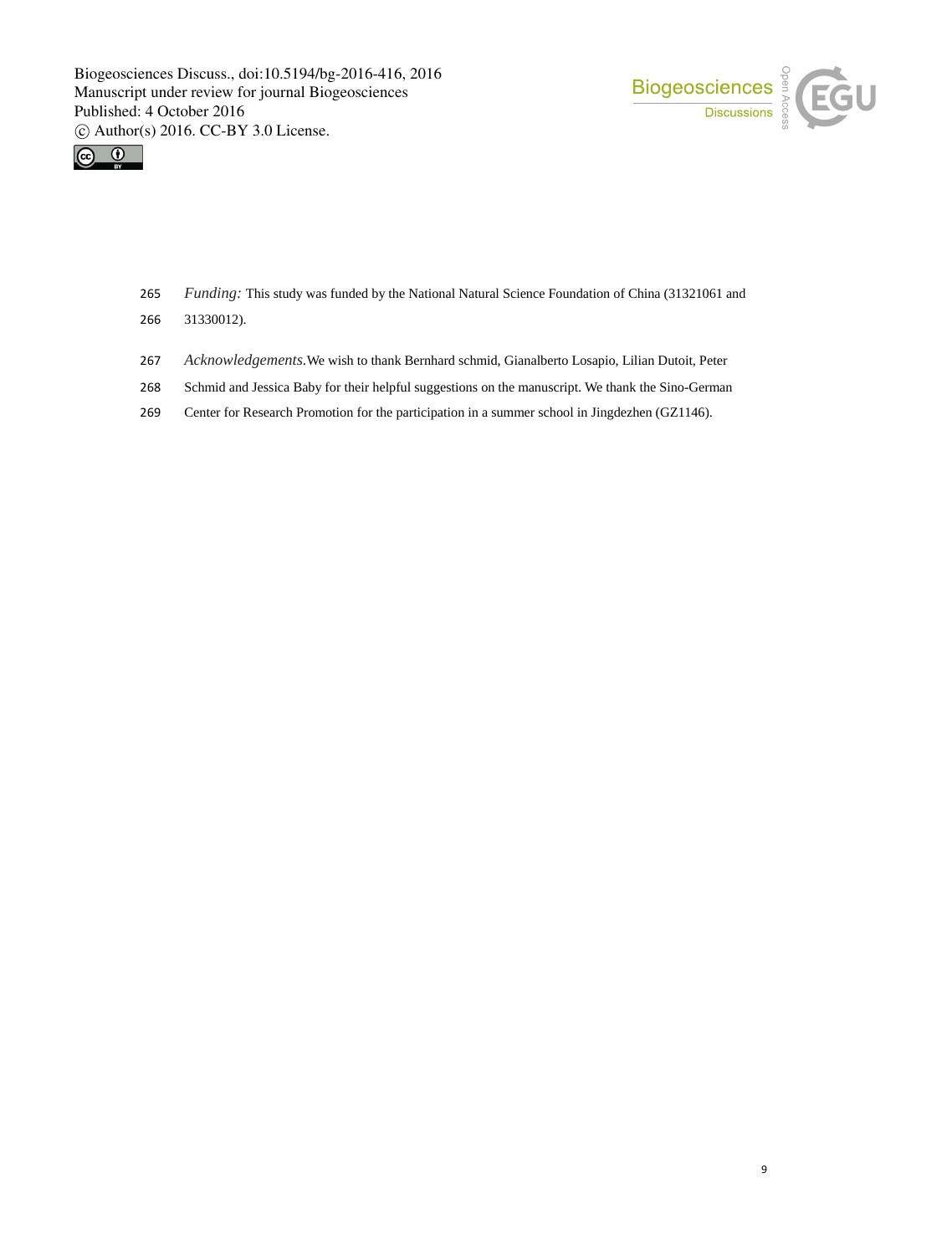



### **References**

- Aber, J., McDowell, W., Nadelhoffer, K., Magill, A., Berntson, G., Kamakea, M., McNulty, S., Currie, W.,
- Rustad, L., and Fernandez, I.: Nitrogen saturation in temperate forest ecosystems: hypotheses revisited, BioScience, 48, 921-934, 1998
- Alvarez-Clare, S., Mack, M.C., and Brooks, M.: A direct test of nitrogen and phosphorus limitation to net primary productivity in a lowland tropical wet forest, Ecology, 94, 1540-1551, 2013.
- BassiriRad, H., Lussenhop, J.F., Sehtiya, H.L., and Borden, K.K.: Nitrogen deposition potentially contributes to oak regeneration failure in the Midwestern temperate forests of the USA, Oecologia, 177, 53-63, 2015.
- Bedison, J.E., and McNeil, B.E.: Is the growth of temperate forest trees enhanced along an ambient nitrogen deposition gradient?, Ecology, 90, 1736-1742, 2009.
- Bobbink, R., Hicks, K., Galloway, J., Spranger, T., Alkemade, R., Ashmore, M., Bustamante, M., Cinderby, S., Davidson, E., and Dentener, F.: Global assessment of nitrogen deposition effects on terrestrial plant diversity: a synthesis, Ecol. Appl., 20, 30-59, 2010.
- Bobbink, R., Hornung, M., and Roelofs, J.G.: The effects of air–borne nitrogen pollutants on species diversity in natural and semi‐natural European vegetation, J. Ecol., 86, 717-738, 1998.
- Crous, K.Y., Ósvaldsson, A., and Ellsworth, D.: Is phosphorus limiting in a mature Eucalyptus woodland? Phosphorus fertilisation stimulates stem growth, Plant and soil, 391, 293-305, 2015.
- Dirnböck, T., Grandin, U., Bernhardt‐Römermann, M., Beudert, B., Canullo, R., Forsius, M., Grabner, M.T., Holmberg, M., Kleemola, S., and Lundin, L.: Forest floor vegetation response to nitrogen deposition in Europe, Global Change Biol., 20, 429-440, 2014.
- Du, E.Z., Zhou, Z., Li, P., Hu, X.Y., Ma, Y.C., Wang, W., Zheng, C.Y., Zhu, J.X., He, J.S., and Fang, J.Y.: NEECF: a project of nutrient enrichment experiments in China's forests, J. Plant Ecol., 6, 428-435, 2013.
- Du, E.Z., Liu, X.Y., and Fang, J.Y.: Effects of nitrogen additions on biomass, stoichiometry and nutrient pools of moss *Rhytidium rugosum* in a boreal forest in Northeast China, Environ. Poll., 188, 166-171, 2014.
- Fowler, Z. K., Adams, M. B., and Peterjohn, W. T.: Will more nitrogen enhance carbon storage in young forest stands in central Appalachia?, For. Ecol. Manage., 337, 144-152, 2015.
- Galloway, J.N., Dentener, F.J., Capone, D.G., Boyer, E.W., Howarth, R.W., Seitzinger, S.P., Asner, G.P., Cleveland, C., Green, P., and Holland, E.: Nitrogen cycles: past, present, and future, Biogeochemistry., 70, 153-226, 2004.
- Gao, S., Zhou, T., Zhao, X., Wu, D.H., Li, Z., Wu, H., Du, L., and Luo, H.: Age and climate contribution to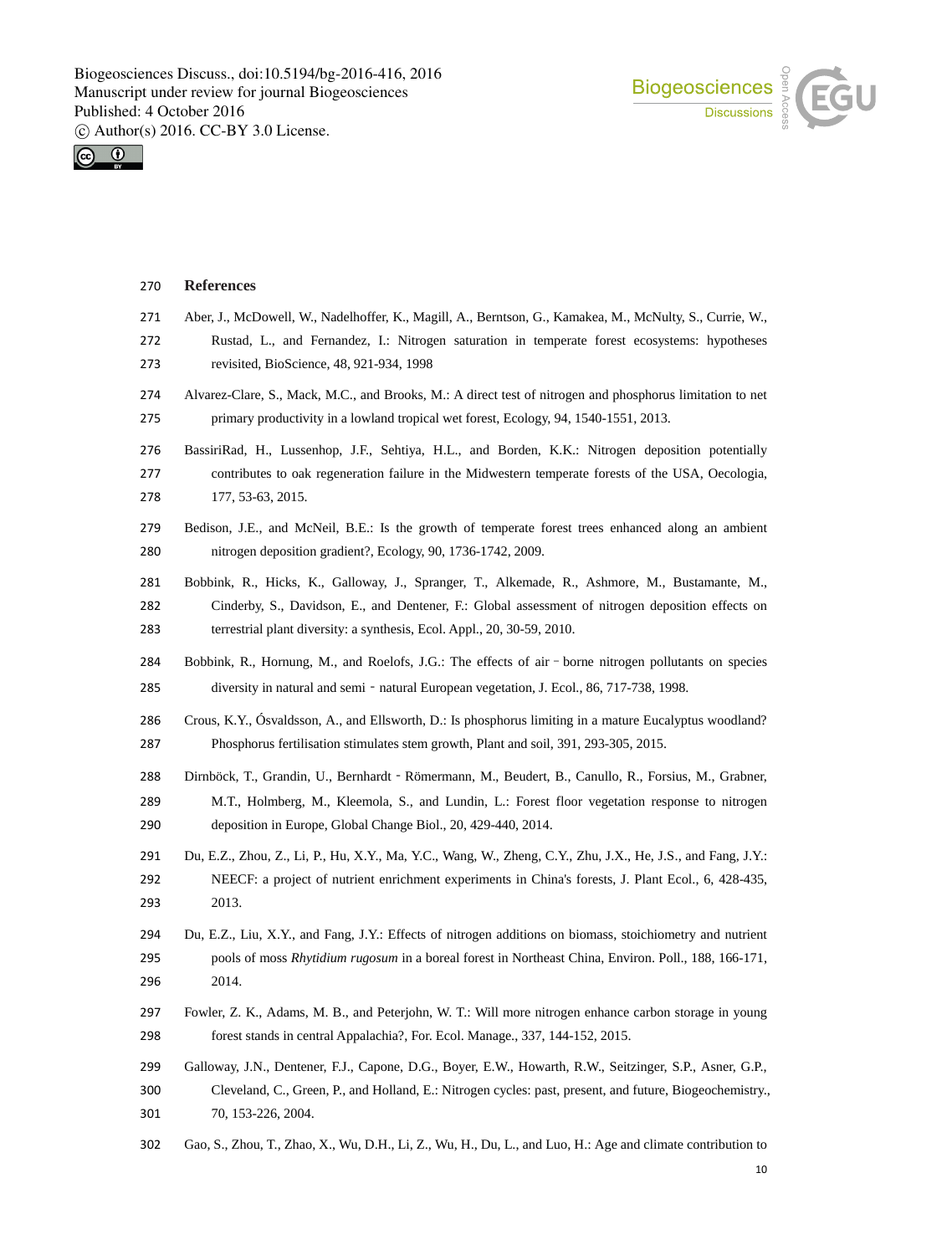Biogeosciences and COU



- observed forest carbon sinks in East Asia, Environ. Res. Lett., 11, doi:10.1088/1748-9326/11/3/034 021, 2016.
- Gu, F.X., Zhang, Y.D., Huang, M., Tao, B., Yan, H.M., Guo, R., and Li., J.: Nitrogen deposition and its effect on carbon storage in Chinese forests during 1981–2010, Atmos. Environ., 123, 171-179, 2015.
- Holub, P., and Tůma, I., The effect of enhanced nitrogen on aboveground biomass allocation and nutrient resorption in the fern *Athyrium distentifolium*, Plant Ecol., 207, 373-380, 2010.
- Huang, Y.M., Kang, R., Mulder, J., Zhang, T., and Duan, L.: Nitrogen saturation, soil acidification, and ecological effects in a subtropical pine forest on acid soil in southwest China, J. Geophys.Res., 120, 2457-2472, 2015.
- Jones, M.E., Fenn, M.E., and Paine, T.D.: The effect of nitrogen additions on bracken fern and its insect herbivores at sites with high and low atmospheric pollution, Arthropod-Plant Inte., 5, 163-173, 2011.
- Li, P., Han, W.X., Zhang, C., Tian, D., Xu, X.X., and Fang, J.Y.: Nutrient resorption of Castanopsis eyrei varies at the defoliation peaks in spring and autumn in a subtropical forest, Anhui, China, Ecol. Res., 30, 111-118, 2015.
- Li, H., Li, M.C., Luo, J., Cao, X., Qu, L., Gai, Y., Jiang, X.N., Liu, T.X., Bai, H., Janz, D., Polle, A., Peng, C.H., and Luo, Z.B.: N–fertilization has different effects on the growth, carbon and nitrogen physiology, and wood properties of slow–and fast–growing Populus species, J. Exp. Bot., 63, 6173-6185, 2012.
- Liu, J.X., Zhang, D.Q., Zhou, G.Y., and Duan, H.L.: Changes in leaf nutrient traits and photosynthesis of four tree species: effects of elevated [CO2], N fertilization and canopy positions, J. Plant Ecol., 5, 376-390, 2012.
- Liu, X.J., Zhang, Y., Han, W.X., Tang, A.H., Shen, J.L., Cui, Z.L., Vitousek, P., Erisman, J. W., Goulding, K., and Christie, P.: Enhanced nitrogen deposition over China, Nature, 494, 459-462, 2013.
- Lu, X.K., Mao, Q.G., Gilliam, F. S., Luo, Y.Q., and Mo, J.M.: Nitrogen deposition contributes to soil acidification in tropical ecosystems, Global Change Biol., 20, 3790-3801, 2014.
- Lu, X.K., Mo, J.M., Gilliam, F.S., Zhou, G.Y., and Fang, Y.T.: Effects of experimental nitrogen additions 329 on plant diversity in an old - growth tropical forest, Global Change Biol., 16, 2688-2700, 2010.
- Magnani, F., Mencuccini, M., Borghetti, M., Berbigier, P., Berninger, F., Delzon, S., Grelle, A., Hari, P., Jarvis, P. G., and Kolari, P.: The human footprint in the carbon cycle of temperate and boreal forests, Nature, 447, 849-851, 2007.
- Pasquini, S., and Santiago, L.: Nutrients limit photosynthesis in seedlings of a lowland tropical forest tree species, Oecologia, 168, 311-319, 2012.
- Rainey, S. M., Nadelhoffer, K. J., Silver, W. L., and Downs, M. R.: Effects of chronic nitrogen additions on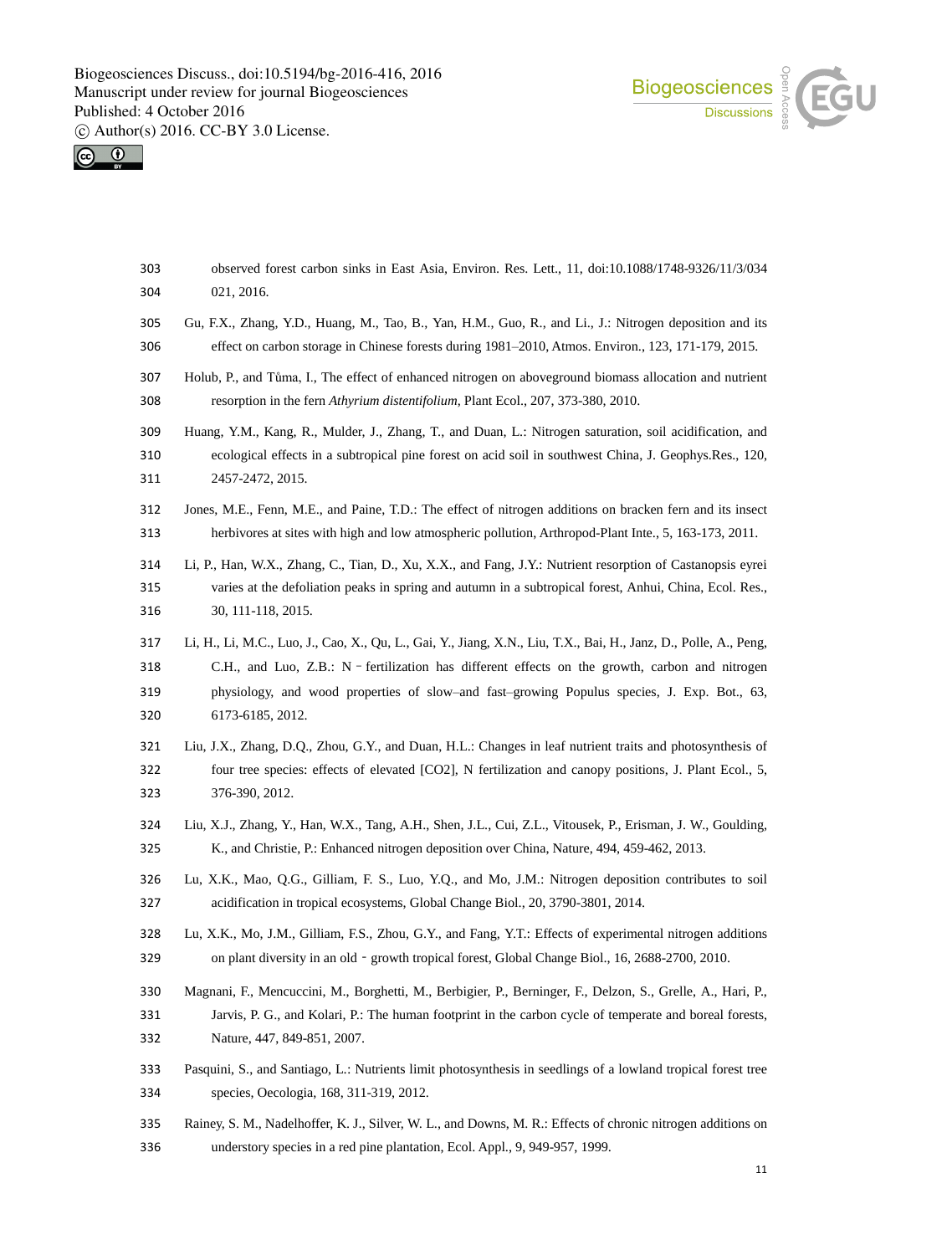Biogeosciences and COU



 Ryan, M.G., Dan, B., Fownes, J.H., Giardina, C.P., and Senock, R.S.: An experimental test of the causes of growth decline with stand age, Ecol. Monogr., 74, 393-414, 2004. Santiago, L.S., Wright, S.J., Harms, K.E., Yavitt, J.B., Korine, C., Garcia, M.N., and Turner, B.L.: Tropical tree seedling growth responses to nitrogen, phosphorus and potassium addition, J. Ecol., 100, 309-316, 2012. Schoonmaker, A.S., Lieffers, V.J., and Landhäusser, S.M.: Viewing forests from below: fine root mass declines relative to leaf area in aging lodgepole pine stands, Oecologia, 181, 733-747, 2016. Schroth, G., Mota, M.d.S.S.da., Elias, and M.E.de.Assis.: Growth and nutrient accumulation of Brazil nut trees (Bertholletia excelsa) in agroforestry at different fertilizer levels, J. Forest. Res., 26, 347-353, 2015. Simkin, S.M., Allen, E.B., Bowman, W.D., Clark, C.M., Belnap, J., Brooks, M.L., Cade, B.S., Collins, S.L., Geiser, L.H., and Gilliam, F.S.: Conditional vulnerability of plant diversity to atmospheric nitrogen deposition across the United States, Proc. Natl. Acad. Sci., 15, 4086-4091, 2016. Stevens, C.J., Dise, N.B., Mountford, J.O., and Gowing, D.J.: Impact of nitrogen deposition on the species richness of grasslands, Science, 303, 1876-1879, 2004. Thomas, R.Q., Canham, C.D., Weathers, K.C., and Goodale, C.L.: Increased tree carbon storage in response to nitrogen deposition in the US, Nature Geosci., 3, 13-17, 2010. Wright, R. F., and Tietema, A.: Ecosystem response to 9 years of nitrogen addition at Sogndal, Norway, For. Ecol. Manag., 71, 133-142, 1995. Wright, S.J., Yavitt, J.B., Wurzburger, N., Turner, B.L., Tanner, E.V., Sayer, E.J., Santiago, L.S., Kaspari, M., Hedin, L.O., and Harms, K.E.: Potassium, phosphorus, or nitrogen limit root allocation, tree growth, or litter production in a lowland tropical forest, Ecology, 92,1616-1625, 2011. Zhou, G.Y., Peng, C.H., Li, Y.L., Liu, S.Z., Zhang, Q.M., Tang, X.L., Liu, J.X., Yan, J.H., Zhang, D.Q., Chu, and G.W.: A climate change-induced threat to the ecological resilience of a subtropical monsoon evergreen broad-leaved forest in Southern China, Global Change Biol., 19, 1197-1210, 2013. Yang, Y.H., Li, P., He, H.L., Zhao, X., Datta, A., Ma, W.H., Zhang, Y., Liu, X.J., Han, W.X., Wilson, M.C., 363 and Fang, J.Y.: Long - term changes in soil pH across major forest ecosystems in China, Geophys. Res. Lett., 42, 933-940, 2015.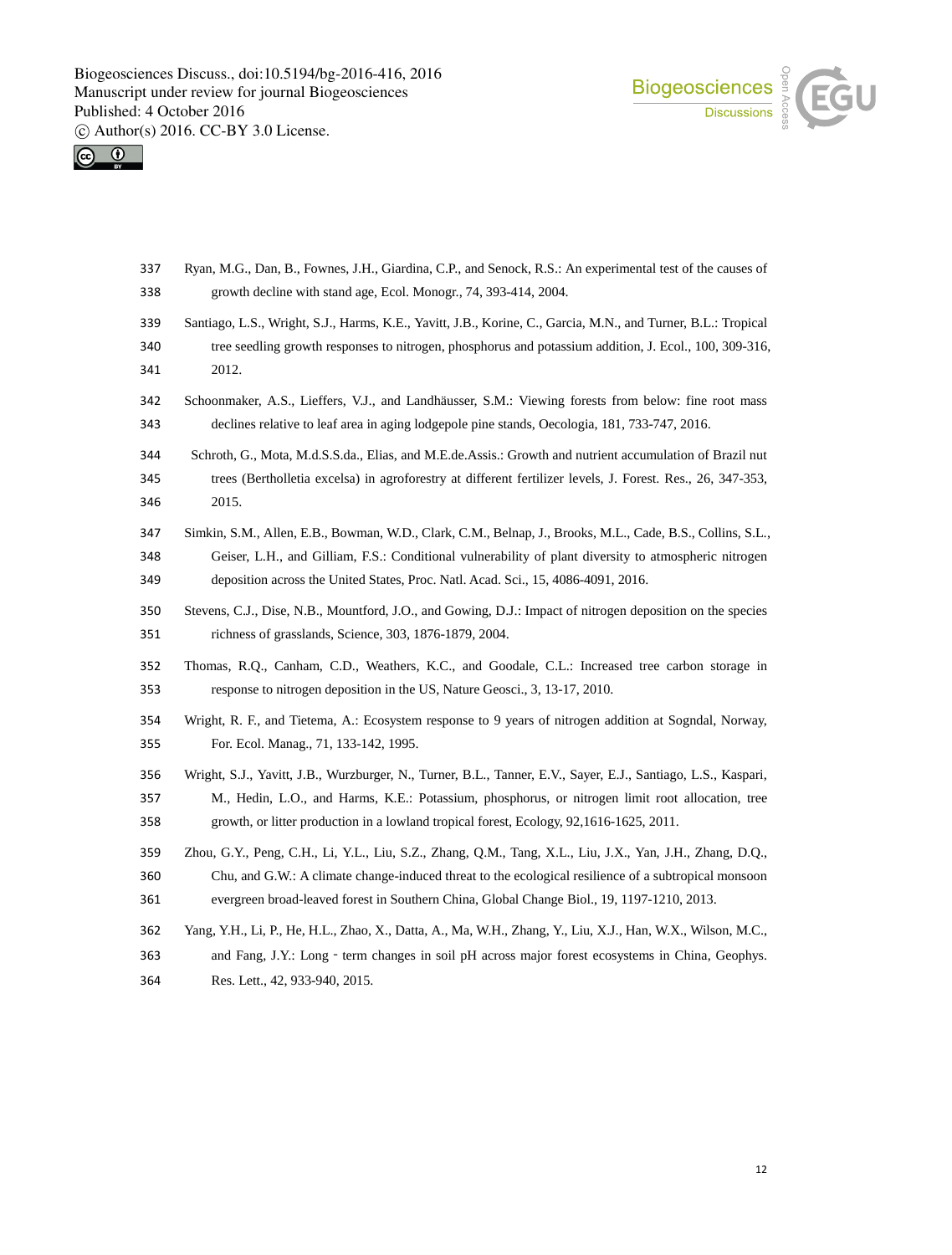



| Growth forms             | Species              | Growth variable         |                     |                   |
|--------------------------|----------------------|-------------------------|---------------------|-------------------|
|                          |                      | TBA $(m^2 ha^{-1})$     | $DBH$ (cm)          | Height $(m)$      |
| <b>Trees</b>             | Castanopsis eyrei    | $32.5 \pm 2.7$          | $15.7 \pm 3.6$      | $11.8 \pm 2.1$    |
| <b>Saplings</b>          | Castanopsis eyrei    | $0.61 \pm 0.10$         | $3.81 \pm 0.04$     | $2.59 + 0.06$     |
|                          |                      | Coverage (%)            | Basal diameter (mm) | Height (cm)       |
| Shrubs $\&$<br>Seedlings | Cleyera japonica     | 2.89                    | $9.24 \pm 5.13$     | $79.8 \pm 40.82$  |
|                          | Camellia cuspidata   | 8.60                    | $7.01 \pm 0.62$     | $60.1 \pm 4.37$   |
|                          | Rhododendron ovatum  | 5.97                    | $16.81 + 8.91$      | $167.5 \pm 65.02$ |
|                          | Eurya muricata       | 3.04                    | $7.00 \pm 1.57$     | $111.0 \pm 38.16$ |
|                          | Cinnamomum japonicum | 2.85                    | $4.44 + 1.46$       | $51.1 \pm 26.59$  |
|                          | Cinnamomum           | 5.03                    | $2.77 \pm 0.64$     | $29.9 \pm 7.54$   |
|                          | Sarcandra glabra     | 2.92                    | $3.60 \pm 0.11$     | $35.7 \pm 3.69$   |
|                          |                      | Density (shoots $m-2$ ) |                     |                   |
| Ferns                    | Woodwardia japonica  | $1.19 \pm 0.23$         |                     |                   |

# 365 **Table 1** Growth measurement statistics for four plant growth forms in this study

366 Numbers in the tables represent means (or mean ± (standard error)). TBA: total basal area of trees. DBH:

367 diameter at breast height (~1.3 m). Basal diameter: diameter at 10 cm above the ground.

368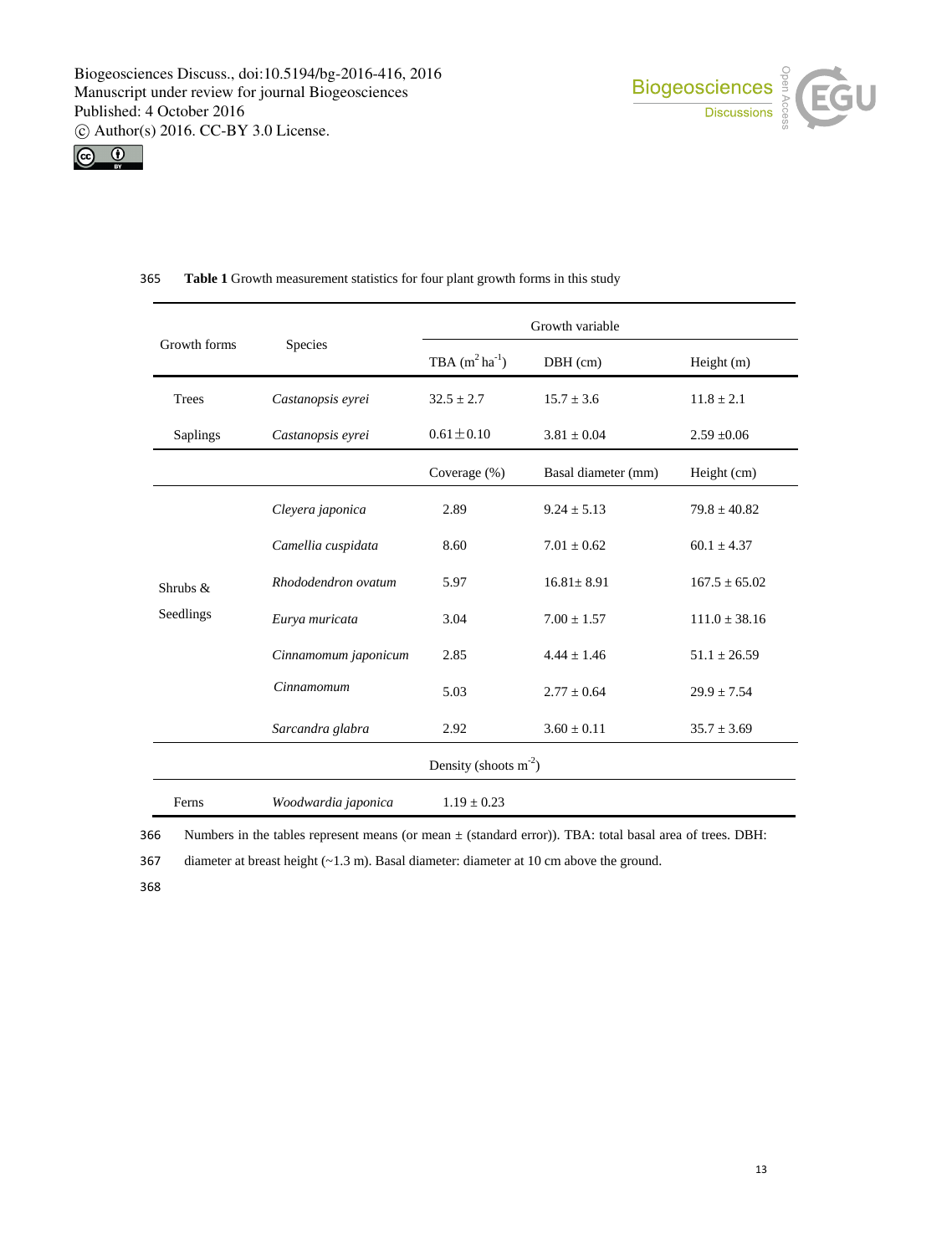



 **Fig.1.** Effects of N fertilization on the growth and mortality of all trees (mean ± se). (a) Absolute basal area increase of all trees; (b) aboveground biomass increase of all trees; (c) relative growth rate of total tree basal area; and (d) mortality proportion of all trees. Mortality proportion was calculated using the aboveground biomass of all dead trees during the experiment divided by the total aboveground biomass of all trees in 2014. Numbers in these figures indicate the results of ANOVA. The N treatment on x-axis 374 represents three levels of N fertilization: CK (0 kg N ha<sup>-1</sup> yr<sup>-1</sup>), N50 (50 kg N ha<sup>-1</sup> yr<sup>-1</sup>) and N100 (100 kg  $\text{N} \text{ ha}^{-1} \text{ yr}^{-1}$ ).

376

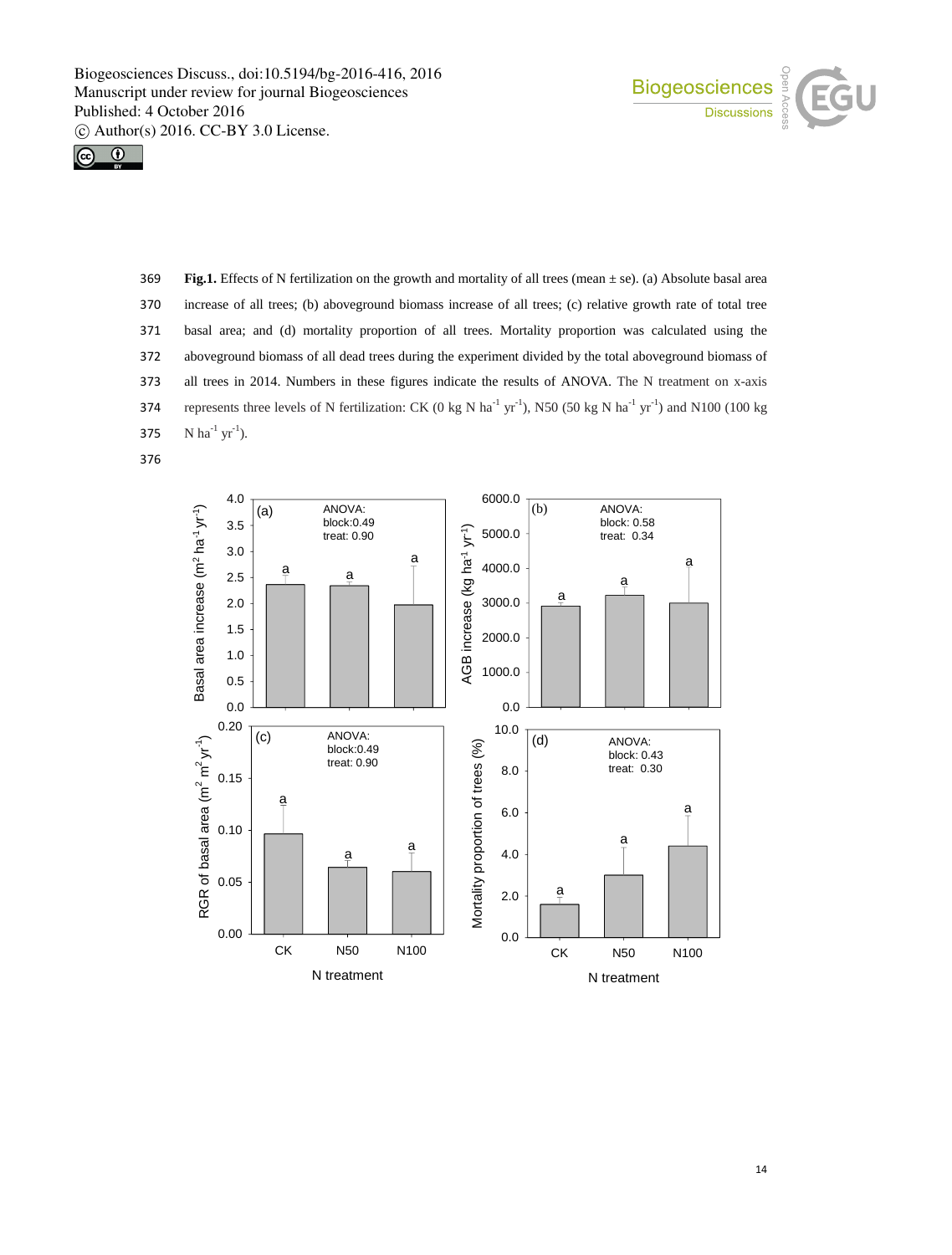



- 377 **Fig.2.** Growth of *C. eyrei* individuals in three DBH classes (mean ± se). (a) Absolute basal area increase of
- 378 *C. eyrei* individuals; (b) relative basal area growth rate of *C. eyrei* individuals. Only data from the
- 379 unfertilized plots were analysed. Means with different letters are significantly different ( $p$ <0.05).



380

381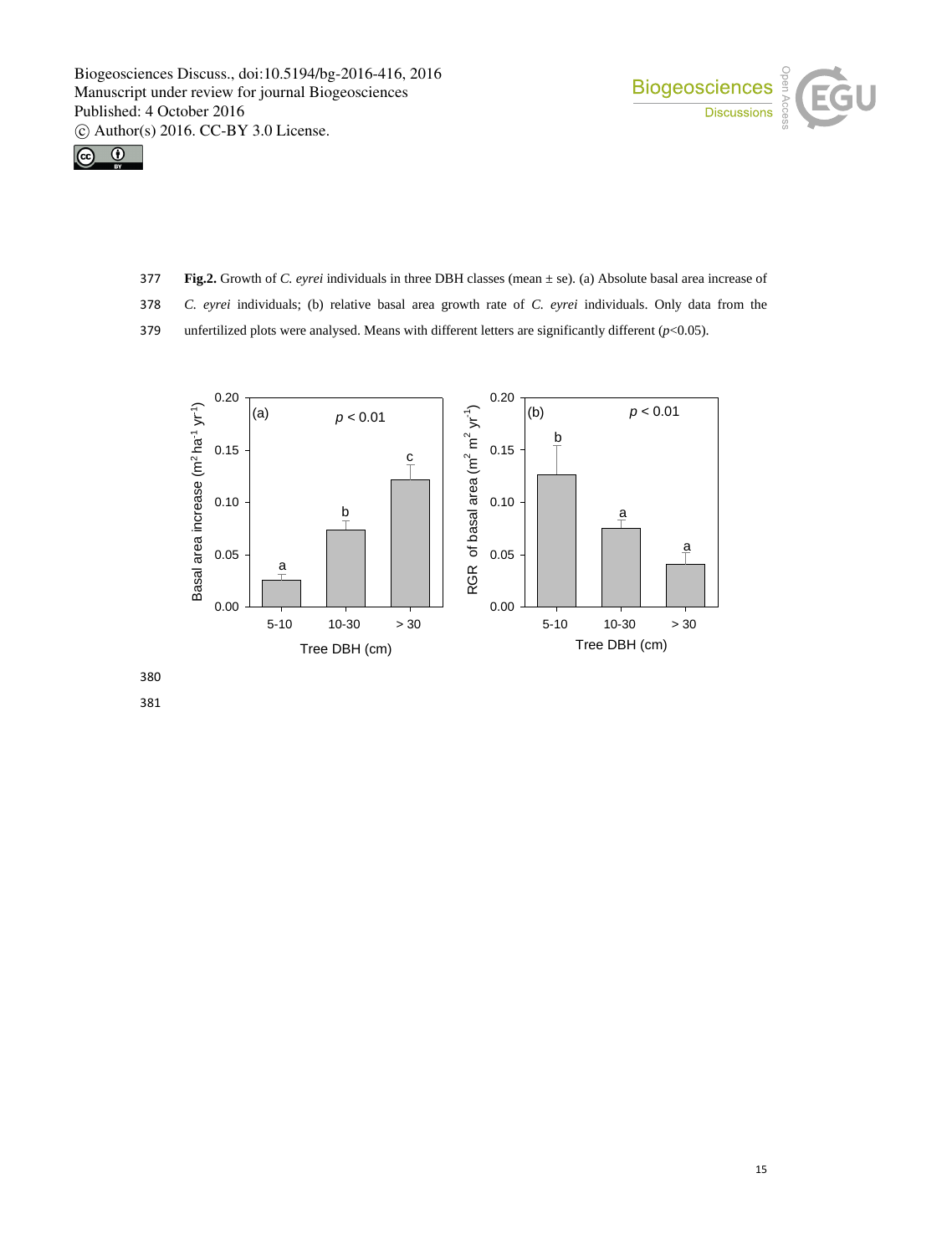



- 382 **Fig.3.** Effects of N fertilization on the growth (mean ± se) of *C. eyrei* by DBH classes (5-10 cm, 10-30 cm
- 383 and >30 cm). (a-c) Absolute basal area increase and (d-f) relative growth increase rate of basal area.
- 384 Numbers in these figures indicate the results of ANOVA.

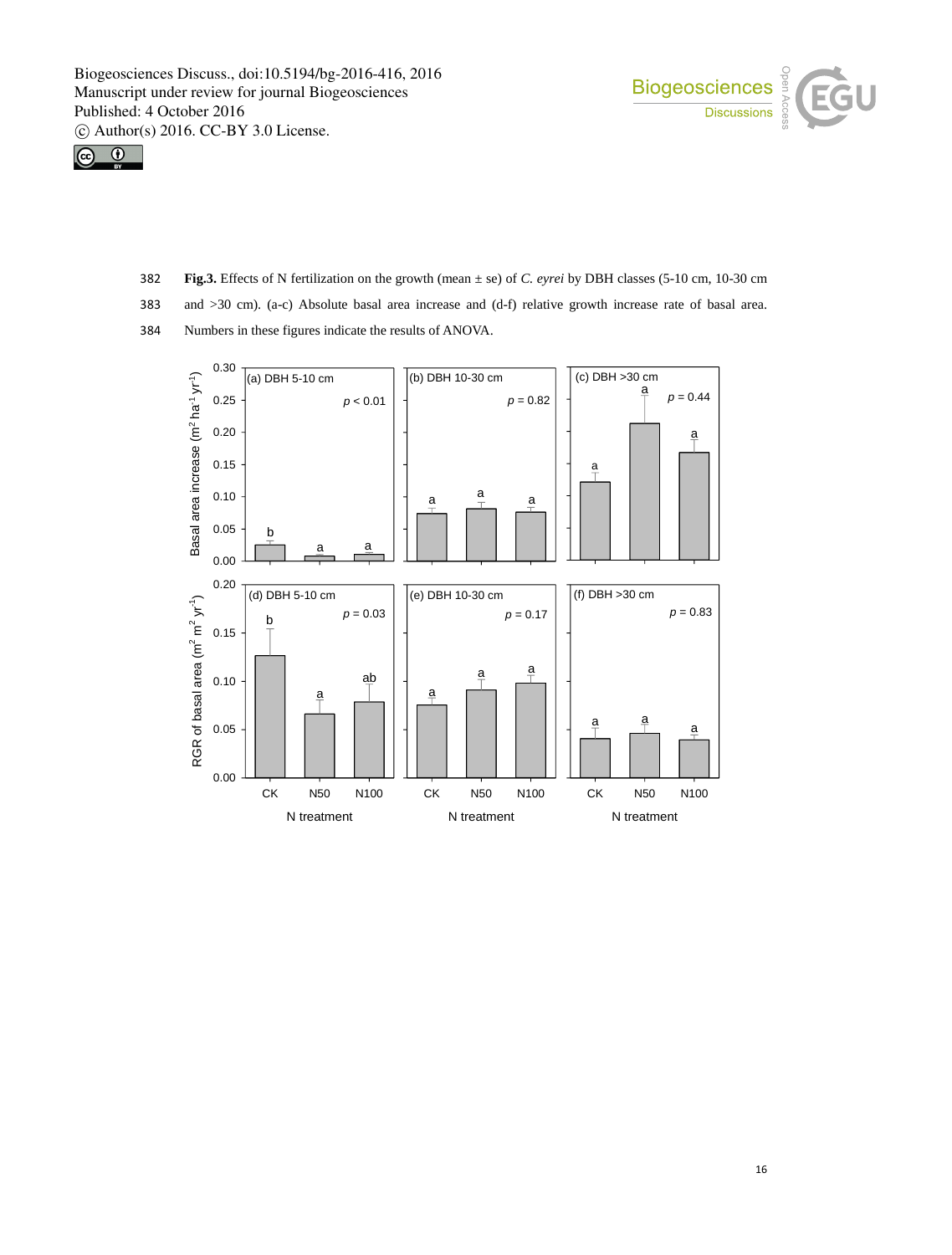



 **Fig.4.** Effects of N fertilization on the growth and mortality of saplings (mean ± se). (a) Absolute basal area increase; (b) aboveground biomass increase; (c) relative basal area growth rate; and (d) mortality proportion of saplings. Mortality proportion was calculated using the aboveground biomass of all dead saplings during the experiment divided by the total aboveground biomass of all saplings in 2014. Numbers in these figures indicate the results of ANOVA.

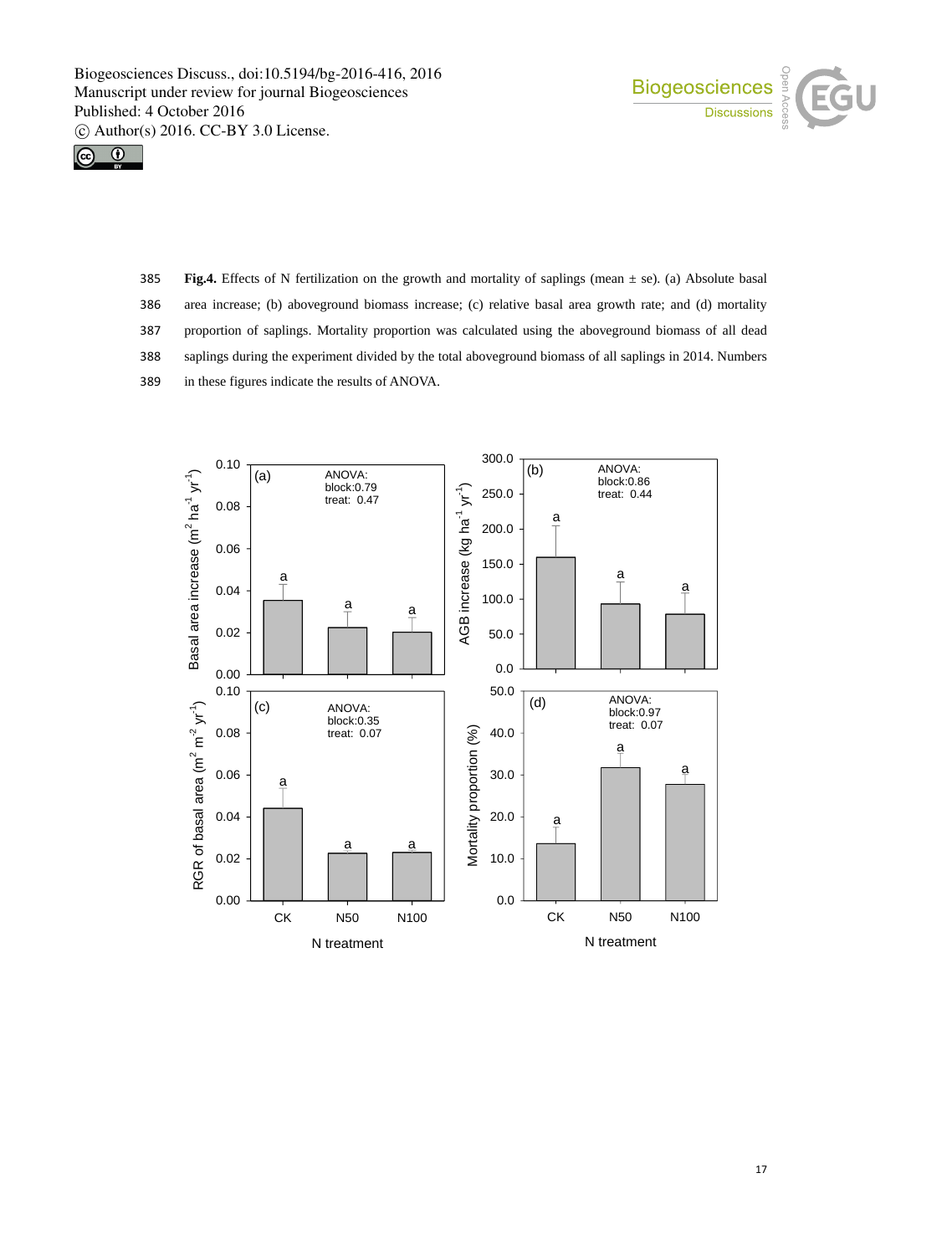



- 390 **Fig.5.** Effects of N fertilization on the aboveground biomass of shrubs, seedlings and ferns. Bars show the
- 391 aboveground biomass of (a) shrubs/seedlings and (b) ferns (mean  $\pm$  se). Numbers in these figures indicate
- 392 the results of ANOVA.